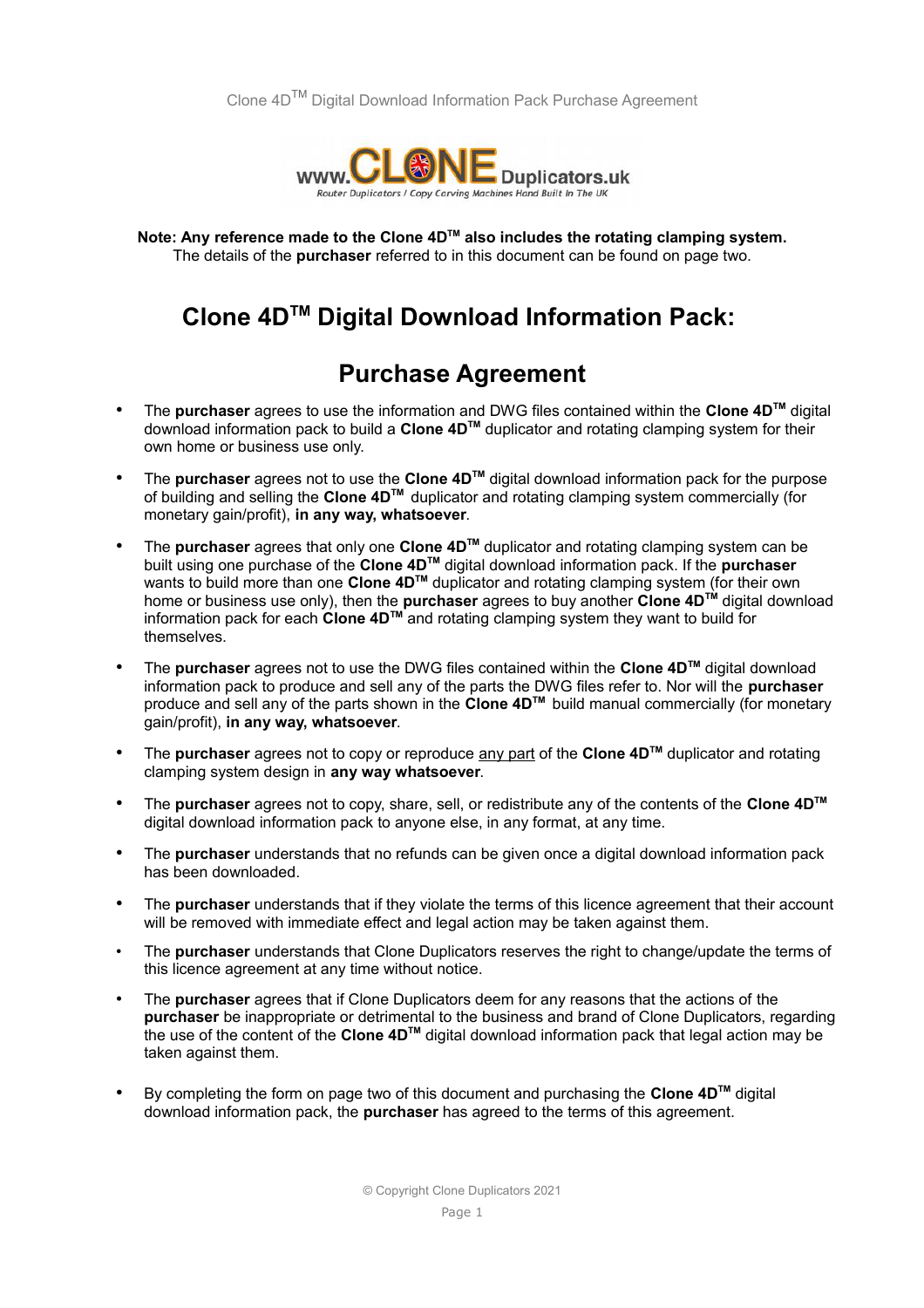Clone 4DTM Digital Download Information Pack Purchase Agreement



© Copyright Clone Duplicators 2021

## **Field marked with \* must be completed**

| Details of the purchaser as refereed to on page one of this document |  |
|----------------------------------------------------------------------|--|
| *Name                                                                |  |
| Company                                                              |  |
| Website                                                              |  |
| *Address                                                             |  |
| *Country                                                             |  |
| *Telephone number                                                    |  |
| *Email address                                                       |  |

**\*I PLEASE PRINT YOUR NAME HERE (also referred to as the purchaser in this document) agree with the terms shown on page one of this document.**

**\***Signature of the purchaser .......................................

**\***Date …......./.........../...........